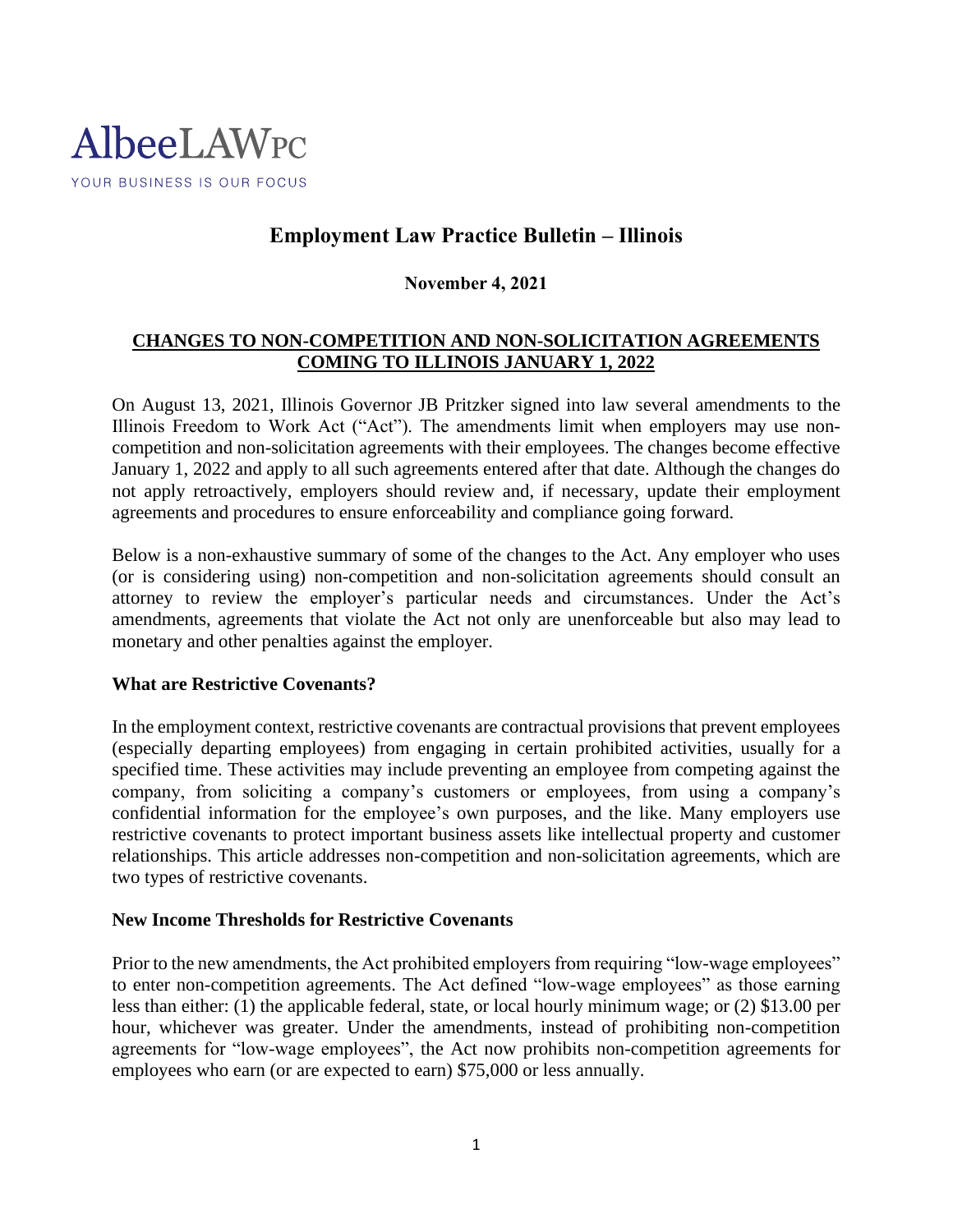The amendments also change the income threshold for employee and customer non-solicitation agreements. Beginning January 1, 2022, employers may not require their employees who earn (or who are expected to earn) \$45,000 or less to enter employee and customer non-solicitation agreements.

The income thresholds increase periodically over time. For example, by January 1, 2037, the income threshold for non-competition agreements increases to \$90,000 annually.

## **Other Enforceability Considerations**

It is not sufficient that an employee earns above the applicable income threshold for a noncompetition or non-solicitation agreement to be enforceable. In addition to the income requirements, the covenant also must be properly tailored to protect an employer's legitimate business interest. Whether a non-competition or non-solicitation agreement is tailored to protect an employer's legitimate business interest involves a complex analysis of several factors.

Further, non-competition and non-solicitation agreements must be supported by adequate consideration to be enforceable. In Illinois, courts (and now the Act) define "adequate consideration" to mean the employee worked for the employer for at least two years after signing the agreement, or that the employer provided other or additional consideration adequate to support the agreement (e.g., adequate professional or financial benefits). The agreement also must be ancillary to a valid employment relationship, must not impose any undue hardship on the employee, and cannot be injurious to the public.

#### **Review Period and Penalties for Noncompliance**

Besides the income thresholds and other enforceability requirements, there are some other important changes to the Act that employers should familiarize themselves with. For example, the Act's amendments now require that employers advise their employees to seek legal counsel and provide their employees with at least 14 days to review the agreements before signing. If an employer does not provide this review period, then the agreement is "illegal and void".

Further, employers who violate the Act not only risk having their agreements be unenforceable, but also risk having to pay an employee's attorney's fees if the employee prevails in a legal proceeding. The amended Act also empowers the Illinois Attorney General to investigate and act against employers who violate the Act. Employers who violate the Act may have to pay monetary damages and civil penalties and may face other consequences. Thus, the Act now includes stiff penalties for employers who violate its provisions.

## **Final Thoughts**

Although restrictive covenants can be a valuable tool for employers to protect their business assets, they can be difficult to enforce in Illinois. Given the new amendments to the Act, any Illinois employer who uses non-competition or non-solicitation agreements should consult an attorney to ensure that its agreements and policies will remain enforceable after the amendments become